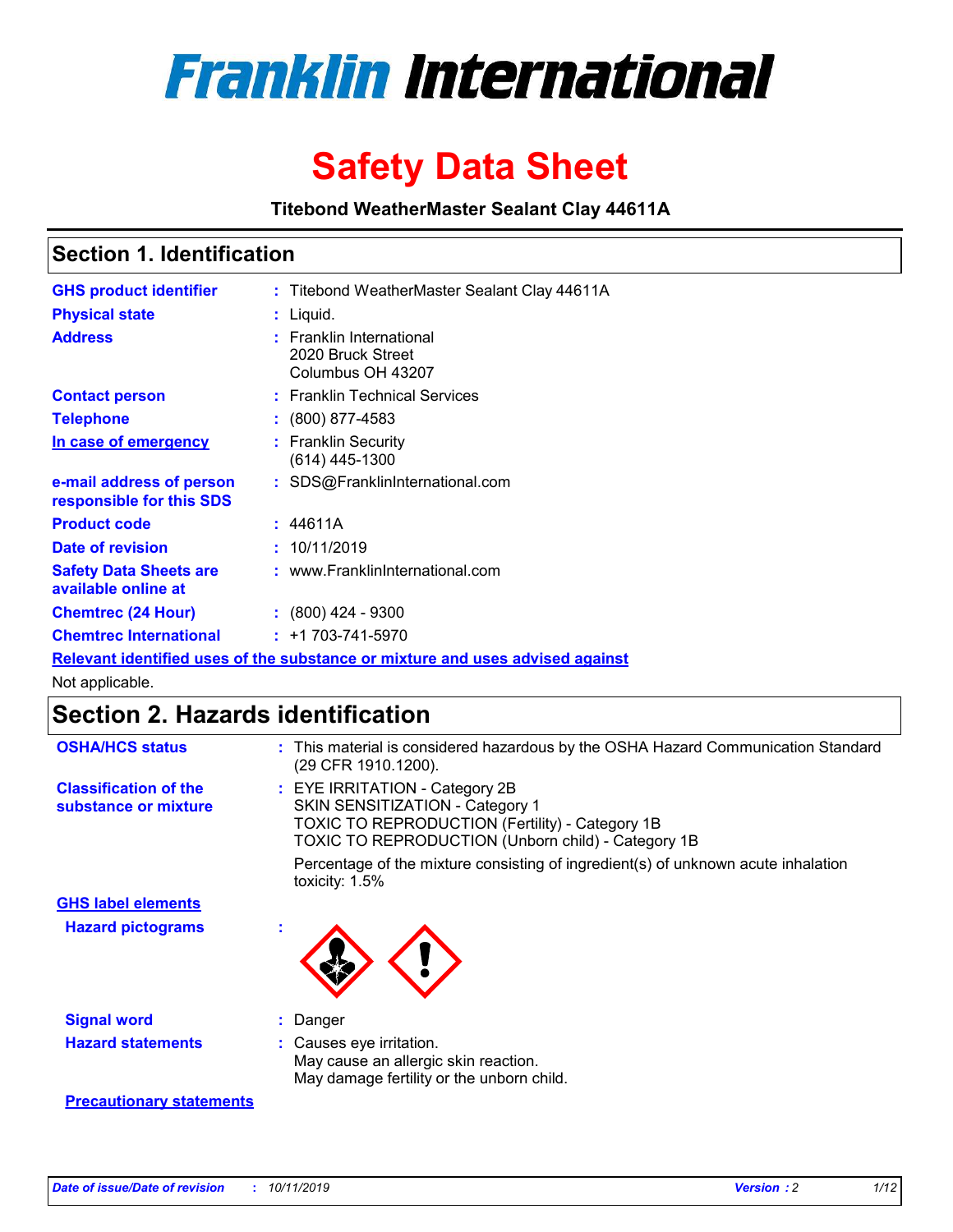### **Section 2. Hazards identification**

| <b>Prevention</b>                          | : Obtain special instructions before use. Do not handle until all safety precautions have<br>been read and understood. Wear protective gloves. Wear eye or face protection.<br>Wear protective clothing. Avoid breathing vapor. Wash hands thoroughly after handling.<br>Contaminated work clothing must not be allowed out of the workplace.                                                        |
|--------------------------------------------|------------------------------------------------------------------------------------------------------------------------------------------------------------------------------------------------------------------------------------------------------------------------------------------------------------------------------------------------------------------------------------------------------|
| <b>Response</b>                            | : IF exposed or concerned: Get medical attention. IF ON SKIN: Wash with plenty of<br>soap and water. Wash contaminated clothing before reuse. If skin irritation or rash<br>occurs: Get medical attention. IF IN EYES: Rinse cautiously with water for several<br>minutes. Remove contact lenses, if present and easy to do. Continue rinsing. If eye<br>irritation persists: Get medical attention. |
| <b>Storage</b>                             | : Store locked up.                                                                                                                                                                                                                                                                                                                                                                                   |
| <b>Disposal</b>                            | : Dispose of contents and container in accordance with all local, regional, national and<br>international regulations.                                                                                                                                                                                                                                                                               |
| <b>Hazards not otherwise</b><br>classified | : Product generates methanol during cure.                                                                                                                                                                                                                                                                                                                                                            |
|                                            |                                                                                                                                                                                                                                                                                                                                                                                                      |

### **Section 3. Composition/information on ingredients**

| <b>Substance/mixture</b><br>: Mixture                |               |                     |
|------------------------------------------------------|---------------|---------------------|
| Ingredient name                                      | $\frac{9}{6}$ | <b>CAS number</b>   |
| 3-aminopropyltriethoxysilane<br>Dibutyltin dilaurate | צ≥<br>≤0.3    | 919-30-2<br>77-58-7 |

Any concentration shown as a range is to protect confidentiality or is due to batch variation.

**There are no additional ingredients present which, within the current knowledge of the supplier and in the concentrations applicable, are classified as hazardous to health or the environment and hence require reporting in this section.**

**Occupational exposure limits, if available, are listed in Section 8.**

### **Section 4. First aid measures**

| <b>Description of necessary first aid measures</b> |                                                                                                                                                                                                                                                                                                                                                                                                                                                                                                                                                                                                                                                                                                                                                                           |  |  |  |
|----------------------------------------------------|---------------------------------------------------------------------------------------------------------------------------------------------------------------------------------------------------------------------------------------------------------------------------------------------------------------------------------------------------------------------------------------------------------------------------------------------------------------------------------------------------------------------------------------------------------------------------------------------------------------------------------------------------------------------------------------------------------------------------------------------------------------------------|--|--|--|
| <b>Eye contact</b>                                 | : Immediately flush eyes with plenty of water, occasionally lifting the upper and lower<br>eyelids. Check for and remove any contact lenses. Continue to rinse for at least 10<br>minutes. If irritation persists, get medical attention.                                                                                                                                                                                                                                                                                                                                                                                                                                                                                                                                 |  |  |  |
| <b>Inhalation</b>                                  | : Remove victim to fresh air and keep at rest in a position comfortable for breathing. If<br>not breathing, if breathing is irregular or if respiratory arrest occurs, provide artificial<br>respiration or oxygen by trained personnel. It may be dangerous to the person providing<br>aid to give mouth-to-mouth resuscitation. Get medical attention. If unconscious, place<br>in recovery position and get medical attention immediately. Maintain an open airway.<br>Loosen tight clothing such as a collar, tie, belt or waistband. In case of inhalation of<br>decomposition products in a fire, symptoms may be delayed. The exposed person may<br>need to be kept under medical surveillance for 48 hours.                                                       |  |  |  |
| <b>Skin contact</b>                                | : Wash with plenty of soap and water. Remove contaminated clothing and shoes. Wash<br>contaminated clothing thoroughly with water before removing it, or wear gloves.<br>Continue to rinse for at least 10 minutes. Get medical attention. In the event of any<br>complaints or symptoms, avoid further exposure. Wash clothing before reuse. Clean<br>shoes thoroughly before reuse.                                                                                                                                                                                                                                                                                                                                                                                     |  |  |  |
| <b>Ingestion</b>                                   | : Wash out mouth with water. Remove dentures if any. Remove victim to fresh air and<br>keep at rest in a position comfortable for breathing. If material has been swallowed and<br>the exposed person is conscious, give small quantities of water to drink. Stop if the<br>exposed person feels sick as vomiting may be dangerous. Do not induce vomiting<br>unless directed to do so by medical personnel. If vomiting occurs, the head should be<br>kept low so that vomit does not enter the lungs. Get medical attention. Never give<br>anything by mouth to an unconscious person. If unconscious, place in recovery position<br>and get medical attention immediately. Maintain an open airway. Loosen tight clothing<br>such as a collar, tie, belt or waistband. |  |  |  |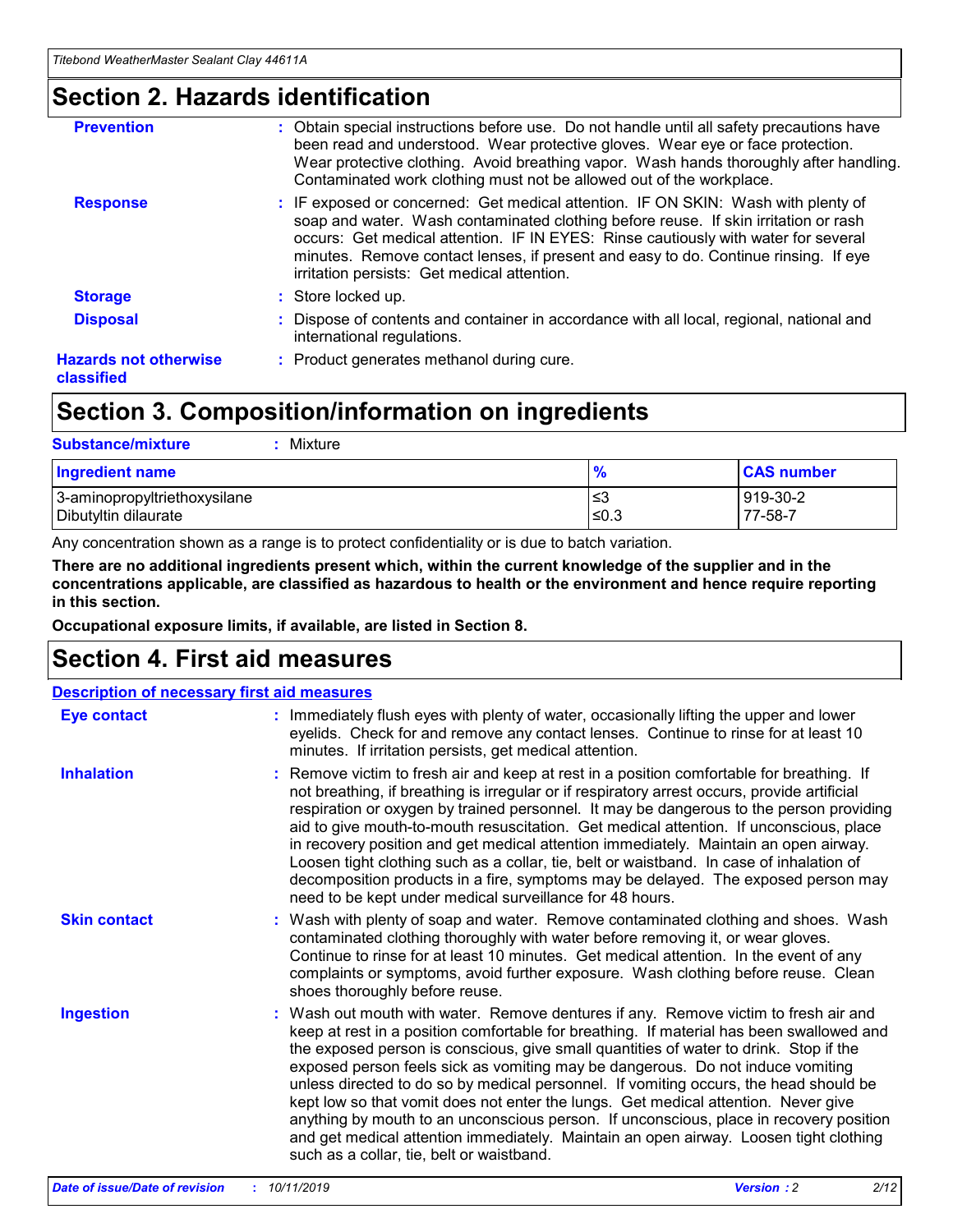## **Section 4. First aid measures**

| Most important symptoms/effects, acute and delayed |                                       |                                                                                                                                                                                                                                                                                                                                                                                                                 |  |  |
|----------------------------------------------------|---------------------------------------|-----------------------------------------------------------------------------------------------------------------------------------------------------------------------------------------------------------------------------------------------------------------------------------------------------------------------------------------------------------------------------------------------------------------|--|--|
|                                                    | <b>Potential acute health effects</b> |                                                                                                                                                                                                                                                                                                                                                                                                                 |  |  |
| <b>Eye contact</b>                                 |                                       | : May cause eye irritation.                                                                                                                                                                                                                                                                                                                                                                                     |  |  |
| <b>Inhalation</b>                                  |                                       | : No known significant effects or critical hazards.                                                                                                                                                                                                                                                                                                                                                             |  |  |
| <b>Skin contact</b>                                |                                       | : May cause skin irritation.                                                                                                                                                                                                                                                                                                                                                                                    |  |  |
| <b>Ingestion</b>                                   |                                       | : No known significant effects or critical hazards.                                                                                                                                                                                                                                                                                                                                                             |  |  |
| <b>Over-exposure signs/symptoms</b>                |                                       |                                                                                                                                                                                                                                                                                                                                                                                                                 |  |  |
| <b>Eye contact</b>                                 |                                       | : Adverse symptoms may include the following:<br>irritation<br>watering<br>redness                                                                                                                                                                                                                                                                                                                              |  |  |
| <b>Inhalation</b>                                  |                                       | : Adverse symptoms may include the following:<br>reduced fetal weight<br>increase in fetal deaths<br>skeletal malformations                                                                                                                                                                                                                                                                                     |  |  |
| <b>Skin contact</b>                                |                                       | : Adverse symptoms may include the following:<br>irritation<br>redness<br>reduced fetal weight<br>increase in fetal deaths<br>skeletal malformations                                                                                                                                                                                                                                                            |  |  |
| <b>Ingestion</b>                                   |                                       | : Adverse symptoms may include the following:<br>reduced fetal weight<br>increase in fetal deaths<br>skeletal malformations                                                                                                                                                                                                                                                                                     |  |  |
|                                                    |                                       | <b>Indication of immediate medical attention and special treatment needed, if necessary</b>                                                                                                                                                                                                                                                                                                                     |  |  |
| <b>Notes to physician</b>                          |                                       | : In case of inhalation of decomposition products in a fire, symptoms may be delayed.<br>The exposed person may need to be kept under medical surveillance for 48 hours.                                                                                                                                                                                                                                        |  |  |
| <b>Specific treatments</b>                         |                                       | : No specific treatment.                                                                                                                                                                                                                                                                                                                                                                                        |  |  |
| <b>Protection of first-aiders</b>                  |                                       | : No action shall be taken involving any personal risk or without suitable training. If it is<br>suspected that fumes are still present, the rescuer should wear an appropriate mask or<br>self-contained breathing apparatus. It may be dangerous to the person providing aid to<br>give mouth-to-mouth resuscitation. Wash contaminated clothing thoroughly with water<br>before removing it, or wear gloves. |  |  |

**See toxicological information (Section 11)**

### **Section 5. Fire-fighting measures**

| <b>Extinguishing media</b>                             |                                                                                                                                                                                                     |
|--------------------------------------------------------|-----------------------------------------------------------------------------------------------------------------------------------------------------------------------------------------------------|
| <b>Suitable extinguishing</b><br>media                 | : Use an extinguishing agent suitable for the surrounding fire.                                                                                                                                     |
| <b>Unsuitable extinguishing</b><br>media               | $:$ None known.                                                                                                                                                                                     |
| <b>Specific hazards arising</b><br>from the chemical   | : In a fire or if heated, a pressure increase will occur and the container may burst.                                                                                                               |
| <b>Hazardous thermal</b><br>decomposition products     | : Decomposition products may include the following materials:<br>carbon dioxide<br>carbon monoxide<br>nitrogen oxides<br>metal oxide/oxides                                                         |
| <b>Special protective actions</b><br>for fire-fighters | : Promptly isolate the scene by removing all persons from the vicinity of the incident if<br>there is a fire. No action shall be taken involving any personal risk or without suitable<br>training. |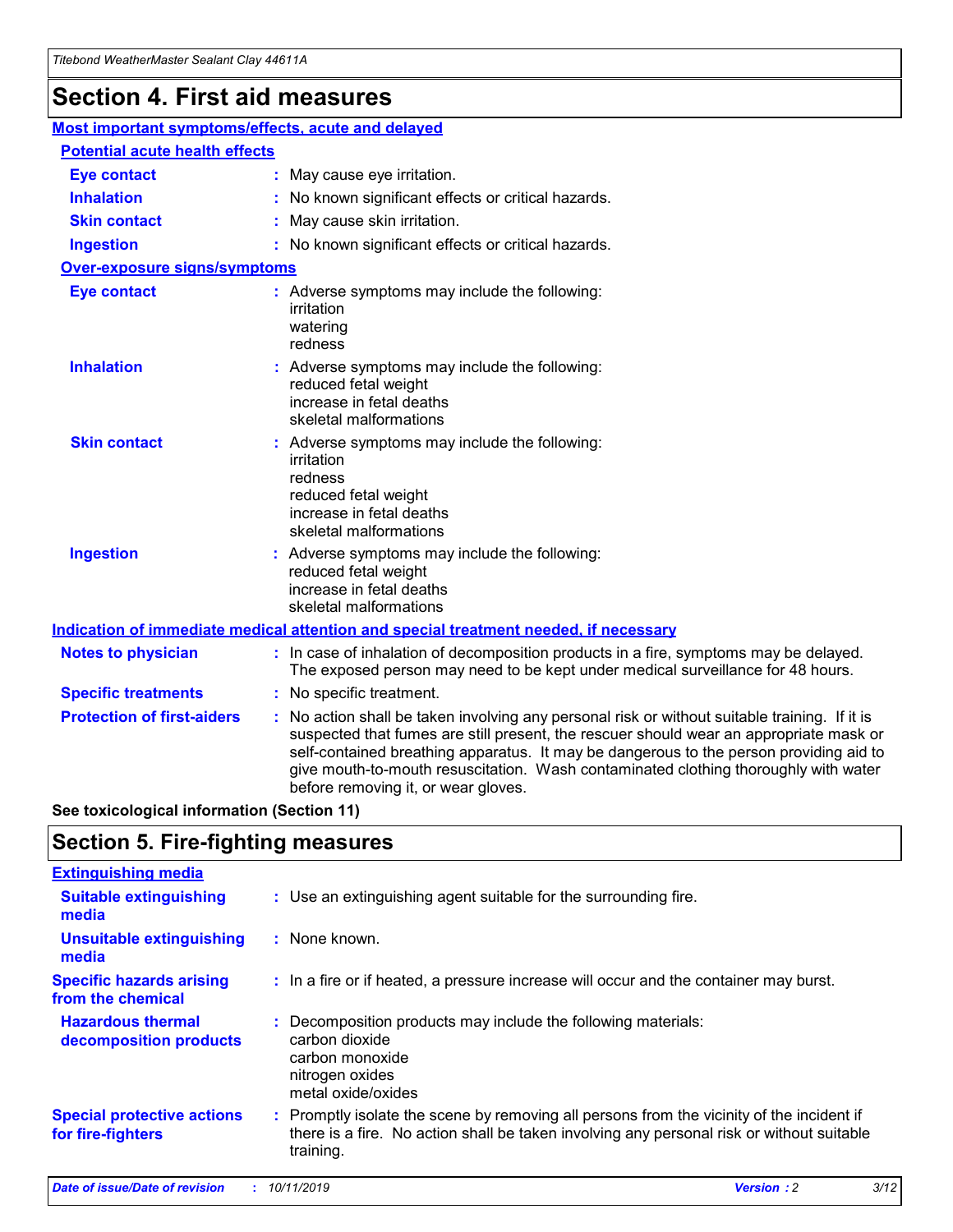### **Section 5. Fire-fighting measures**

**Special protective equipment for fire-fighters** Fire-fighters should wear appropriate protective equipment and self-contained breathing **:** apparatus (SCBA) with a full face-piece operated in positive pressure mode.

### **Section 6. Accidental release measures**

#### **Personal precautions, protective equipment and emergency procedures**

| For non-emergency<br>personnel                               | : No action shall be taken involving any personal risk or without suitable training.<br>Evacuate surrounding areas. Keep unnecessary and unprotected personnel from<br>entering. Do not touch or walk through spilled material. Avoid breathing vapor or mist.<br>Provide adequate ventilation. Wear appropriate respirator when ventilation is<br>inadequate. Put on appropriate personal protective equipment.                                                                                                                                                                                                                                                                                             |
|--------------------------------------------------------------|--------------------------------------------------------------------------------------------------------------------------------------------------------------------------------------------------------------------------------------------------------------------------------------------------------------------------------------------------------------------------------------------------------------------------------------------------------------------------------------------------------------------------------------------------------------------------------------------------------------------------------------------------------------------------------------------------------------|
| For emergency responders                                     | : If specialized clothing is required to deal with the spillage, take note of any information in<br>Section 8 on suitable and unsuitable materials. See also the information in "For non-<br>emergency personnel".                                                                                                                                                                                                                                                                                                                                                                                                                                                                                           |
| <b>Environmental precautions</b>                             | : Avoid dispersal of spilled material and runoff and contact with soil, waterways, drains<br>and sewers. Inform the relevant authorities if the product has caused environmental<br>pollution (sewers, waterways, soil or air).                                                                                                                                                                                                                                                                                                                                                                                                                                                                              |
| <b>Methods and materials for containment and cleaning up</b> |                                                                                                                                                                                                                                                                                                                                                                                                                                                                                                                                                                                                                                                                                                              |
| <b>Small spill</b>                                           | : Stop leak if without risk. Move containers from spill area. Dilute with water and mop up<br>if water-soluble. Alternatively, or if water-insoluble, absorb with an inert dry material and<br>place in an appropriate waste disposal container. Dispose of via a licensed waste<br>disposal contractor.                                                                                                                                                                                                                                                                                                                                                                                                     |
| <b>Large spill</b>                                           | : Stop leak if without risk. Move containers from spill area. Approach release from<br>upwind. Prevent entry into sewers, water courses, basements or confined areas. Wash<br>spillages into an effluent treatment plant or proceed as follows. Contain and collect<br>spillage with non-combustible, absorbent material e.g. sand, earth, vermiculite or<br>diatomaceous earth and place in container for disposal according to local regulations<br>(see Section 13). Dispose of via a licensed waste disposal contractor. Contaminated<br>absorbent material may pose the same hazard as the spilled product. Note: see<br>Section 1 for emergency contact information and Section 13 for waste disposal. |

### **Section 7. Handling and storage**

| <b>Precautions for safe handling</b>                                             |                                                                                                                                                                                                                                                                                                                                                                                                                                                                                                                                                                                                                                                                                                                                                                                                                                                  |
|----------------------------------------------------------------------------------|--------------------------------------------------------------------------------------------------------------------------------------------------------------------------------------------------------------------------------------------------------------------------------------------------------------------------------------------------------------------------------------------------------------------------------------------------------------------------------------------------------------------------------------------------------------------------------------------------------------------------------------------------------------------------------------------------------------------------------------------------------------------------------------------------------------------------------------------------|
| <b>Protective measures</b>                                                       | : Put on appropriate personal protective equipment (see Section 8). Persons with a<br>history of skin sensitization problems should not be employed in any process in which<br>this product is used. Avoid exposure - obtain special instructions before use. Avoid<br>exposure during pregnancy. Do not handle until all safety precautions have been read<br>and understood. Do not get in eyes or on skin or clothing. Do not ingest. Avoid<br>breathing vapor or mist. If during normal use the material presents a respiratory hazard,<br>use only with adequate ventilation or wear appropriate respirator. Keep in the original<br>container or an approved alternative made from a compatible material, kept tightly<br>closed when not in use. Empty containers retain product residue and can be hazardous.<br>Do not reuse container. |
| <b>Advice on general</b><br>occupational hygiene                                 | : Eating, drinking and smoking should be prohibited in areas where this material is<br>handled, stored and processed. Workers should wash hands and face before eating,<br>drinking and smoking. Remove contaminated clothing and protective equipment before<br>entering eating areas. See also Section 8 for additional information on hygiene<br>measures.                                                                                                                                                                                                                                                                                                                                                                                                                                                                                    |
| <b>Conditions for safe storage,</b><br>including any<br><b>incompatibilities</b> | Store between the following temperatures: 0 to 120°C (32 to 248°F). Store in<br>accordance with local regulations. Store in original container protected from direct<br>sunlight in a dry, cool and well-ventilated area, away from incompatible materials (see<br>Section 10) and food and drink. Store locked up. Keep container tightly closed and<br>sealed until ready for use. Containers that have been opened must be carefully<br>resealed and kept upright to prevent leakage. Do not store in unlabeled containers.<br>Use appropriate containment to avoid environmental contamination. See Section 10 for<br>incompatible materials before handling or use.                                                                                                                                                                         |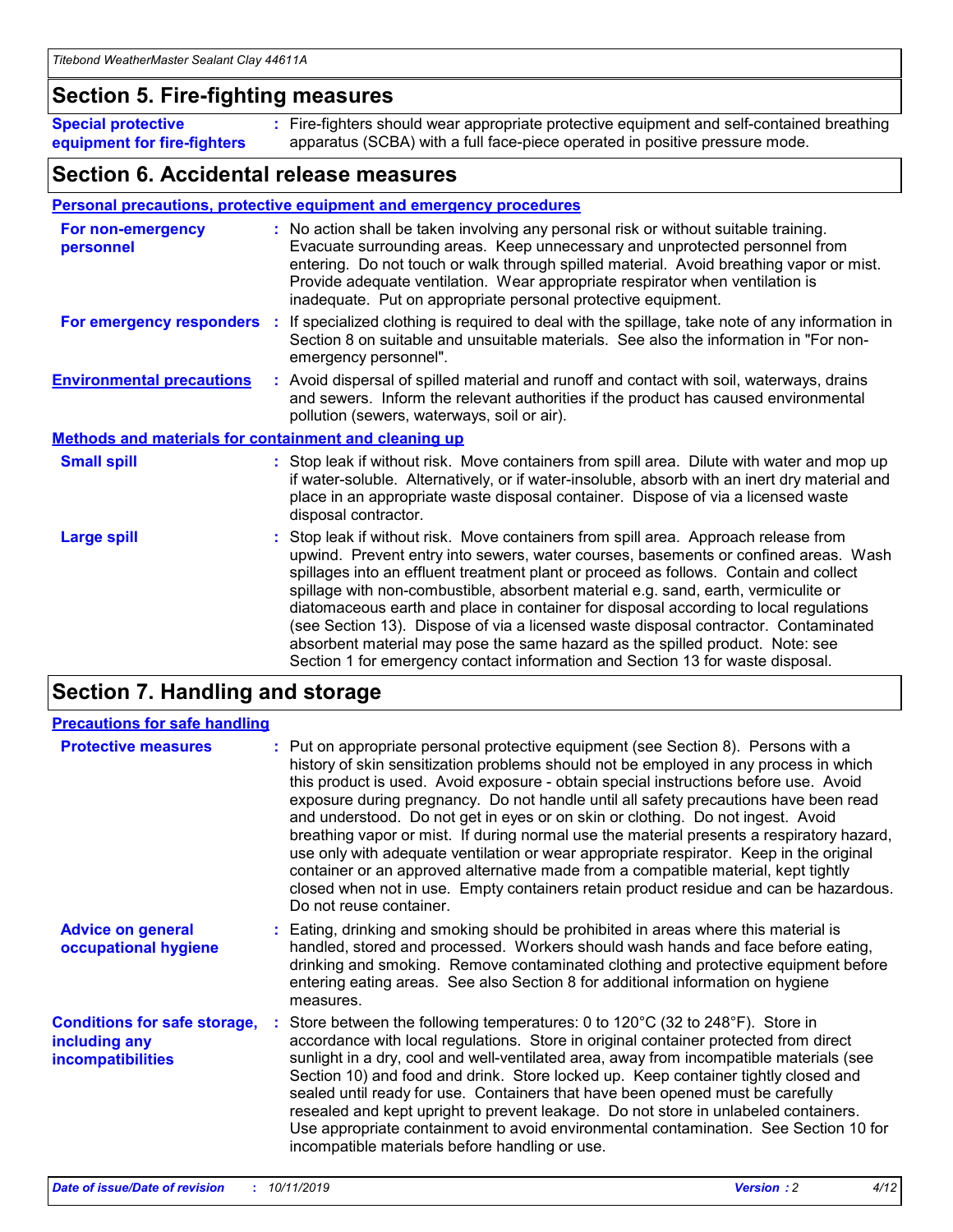## **Section 8. Exposure controls/personal protection**

#### **Control parameters**

#### **Occupational exposure limits**

| <b>Ingredient name</b>                               |    |                        | <b>Exposure limits</b>                                                                                                                                                                                                                                                                                                                                                                                                                                                                                                                                                                                                 |
|------------------------------------------------------|----|------------------------|------------------------------------------------------------------------------------------------------------------------------------------------------------------------------------------------------------------------------------------------------------------------------------------------------------------------------------------------------------------------------------------------------------------------------------------------------------------------------------------------------------------------------------------------------------------------------------------------------------------------|
| 3-aminopropyltriethoxysilane<br>Dibutyltin dilaurate |    |                        | None.<br>ACGIH TLV (United States, 3/2019). Absorbed through skin.<br>Notes: as Sn<br>TWA: $0.1 \text{ mg/m}^3$ , (as Sn) 8 hours.<br>STEL: 0.2 mg/m <sup>3</sup> , (as Sn) 15 minutes.<br>NIOSH REL (United States, 10/2016). Absorbed through skin.<br>Notes: as Sn<br>TWA: 0.1 mg/m <sup>3</sup> , (as Sn) 10 hours.<br>OSHA PEL (United States, 5/2018). Notes: as Sn<br>TWA: 0.1 mg/m <sup>3</sup> , (as Sn) 8 hours.<br>OSHA PEL 1989 (United States, 3/1989). Absorbed through skin.<br>Notes: measured as Sn<br>TWA: 0.1 mg/m <sup>3</sup> , (measured as Sn) 8 hours. Form: Organic                           |
| <b>Appropriate engineering</b><br>controls           |    |                        | : If user operations generate dust, fumes, gas, vapor or mist, use process enclosures,<br>local exhaust ventilation or other engineering controls to keep worker exposure to<br>airborne contaminants below any recommended or statutory limits.                                                                                                                                                                                                                                                                                                                                                                       |
| <b>Environmental exposure</b><br>controls            |    |                        | Emissions from ventilation or work process equipment should be checked to ensure<br>they comply with the requirements of environmental protection legislation. In some<br>cases, fume scrubbers, filters or engineering modifications to the process equipment<br>will be necessary to reduce emissions to acceptable levels.                                                                                                                                                                                                                                                                                          |
| <b>Individual protection measures</b>                |    |                        |                                                                                                                                                                                                                                                                                                                                                                                                                                                                                                                                                                                                                        |
| <b>Hygiene measures</b>                              |    |                        | : Wash hands, forearms and face thoroughly after handling chemical products, before<br>eating, smoking and using the lavatory and at the end of the working period.<br>Appropriate techniques should be used to remove potentially contaminated clothing.<br>Contaminated work clothing should not be allowed out of the workplace. Wash<br>contaminated clothing before reusing. Ensure that eyewash stations and safety<br>showers are close to the workstation location.                                                                                                                                            |
| <b>Eye/face protection</b>                           |    |                        | Safety eyewear complying with an approved standard should be used when a risk<br>assessment indicates this is necessary to avoid exposure to liquid splashes, mists,<br>gases or dusts. If contact is possible, the following protection should be worn, unless<br>the assessment indicates a higher degree of protection: chemical splash goggles.                                                                                                                                                                                                                                                                    |
| <b>Skin protection</b>                               |    |                        |                                                                                                                                                                                                                                                                                                                                                                                                                                                                                                                                                                                                                        |
| <b>Hand protection</b>                               |    |                        | : Chemical-resistant, impervious gloves complying with an approved standard should be<br>worn at all times when handling chemical products if a risk assessment indicates this is<br>necessary. Considering the parameters specified by the glove manufacturer, check<br>during use that the gloves are still retaining their protective properties. It should be<br>noted that the time to breakthrough for any glove material may be different for different<br>glove manufacturers. In the case of mixtures, consisting of several substances, the<br>protection time of the gloves cannot be accurately estimated. |
| <b>Body protection</b>                               |    | handling this product. | Personal protective equipment for the body should be selected based on the task being<br>performed and the risks involved and should be approved by a specialist before                                                                                                                                                                                                                                                                                                                                                                                                                                                |
| <b>Other skin protection</b>                         |    |                        | : Appropriate footwear and any additional skin protection measures should be selected<br>based on the task being performed and the risks involved and should be approved by a<br>specialist before handling this product.                                                                                                                                                                                                                                                                                                                                                                                              |
| <b>Respiratory protection</b>                        | ÷. | aspects of use.        | Based on the hazard and potential for exposure, select a respirator that meets the<br>appropriate standard or certification. Respirators must be used according to a<br>respiratory protection program to ensure proper fitting, training, and other important                                                                                                                                                                                                                                                                                                                                                         |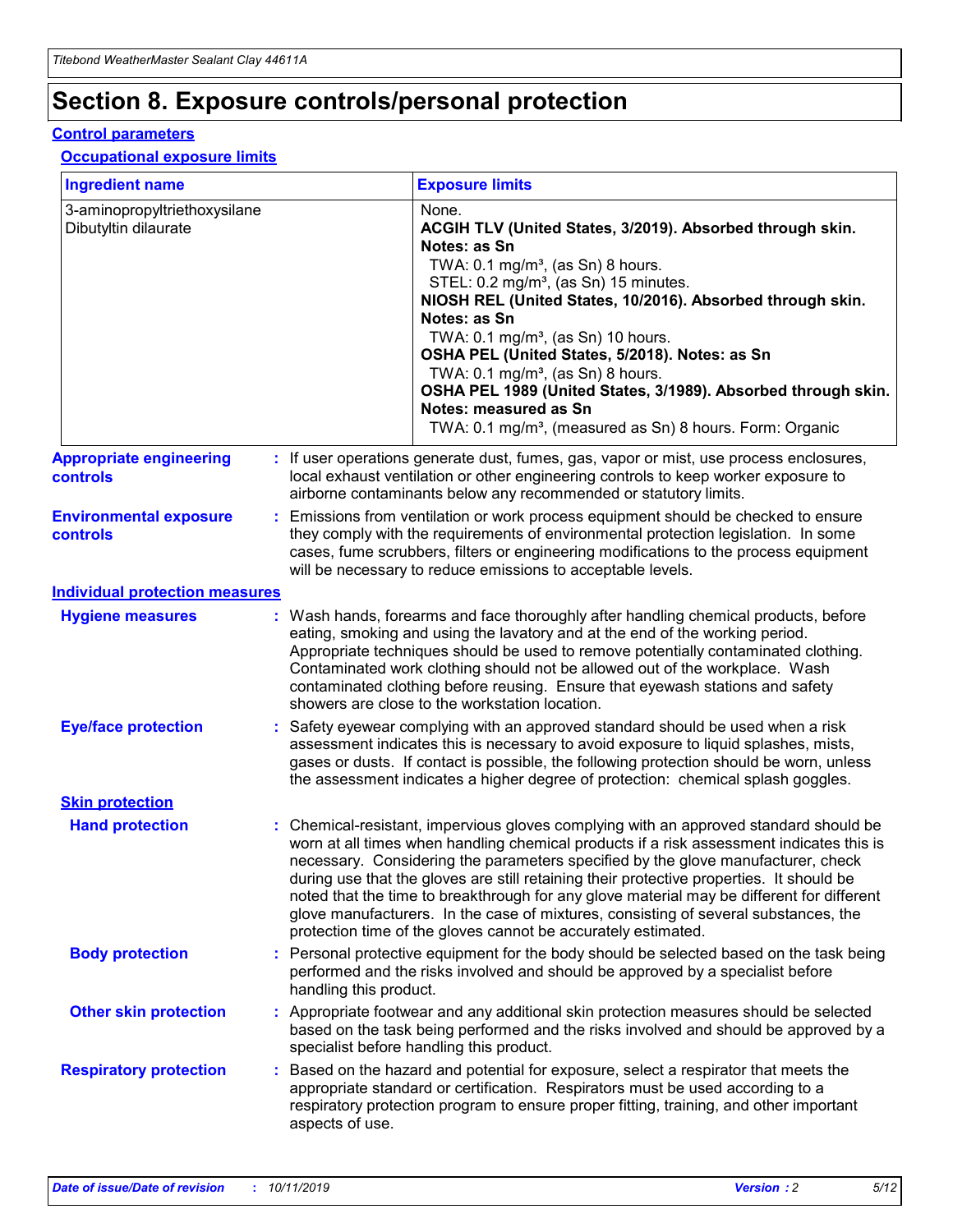### **Section 9. Physical and chemical properties**

#### **Appearance**

| <b>Physical state</b>                             | : Liquid. [Paste.]                                                |
|---------------------------------------------------|-------------------------------------------------------------------|
| Color                                             | Clay.                                                             |
| Odor                                              | None [Slight]                                                     |
| <b>Odor threshold</b>                             | : Not available.                                                  |
| рH                                                | : Not applicable.                                                 |
| <b>Melting point</b>                              | : Not available.                                                  |
| <b>Boiling point</b>                              | : $>100^{\circ}$ C ( $>212^{\circ}$ F)                            |
| <b>Flash point</b>                                | : Closed cup: $>200^{\circ}$ C ( $>392^{\circ}$ F) [Setaflash.]   |
| <b>Evaporation rate</b>                           | $:$ <1 (butyl acetate = 1)                                        |
| <b>Flammability (solid, gas)</b>                  | : Not available.                                                  |
| Lower and upper explosive<br>(flammable) limits   | : Not available.                                                  |
| <b>VOC (less water, less</b><br>exempt solvents)  | $: 0$ g/l                                                         |
| <b>Volatility</b>                                 | $: 0\%$ (w/w)                                                     |
| <b>Vapor density</b>                              | : Not available.                                                  |
| <b>Relative density</b>                           | : 1.4329                                                          |
| <b>Solubility</b>                                 | : Insoluble in the following materials: cold water and hot water. |
| <b>Solubility in water</b>                        | : Not available.                                                  |
| <b>Partition coefficient: n-</b><br>octanol/water | : Not available.                                                  |
| <b>Auto-ignition temperature</b>                  | $:$ Not available.                                                |
| <b>Decomposition temperature</b>                  | : Not available.                                                  |
| <b>Viscosity</b>                                  | : Not available.                                                  |

### **Section 10. Stability and reactivity**

| <b>Reactivity</b>                            |    | : No specific test data related to reactivity available for this product or its ingredients.            |
|----------------------------------------------|----|---------------------------------------------------------------------------------------------------------|
| <b>Chemical stability</b>                    |    | : The product is stable.                                                                                |
| <b>Possibility of hazardous</b><br>reactions |    | : Under normal conditions of storage and use, hazardous reactions will not occur.                       |
| <b>Conditions to avoid</b>                   |    | : No specific data.                                                                                     |
| <b>Incompatible materials</b>                | ٠. | No specific data.                                                                                       |
| <b>Hazardous decomposition</b><br>products   | ÷. | Under normal conditions of storage and use, hazardous decomposition products should<br>not be produced. |

### **Section 11. Toxicological information**

### **Information on toxicological effects**

#### **Acute toxicity**

| <b>Product/ingredient name</b> | <b>Result</b>           | <b>Species</b> | <b>Dose</b>                | <b>Exposure</b> |
|--------------------------------|-------------------------|----------------|----------------------------|-----------------|
| 3-aminopropyltriethoxysilane   | <b>ILD50 Dermal</b>     | Rabbit         | 4.29 g/kg                  |                 |
| Dibutyltin dilaurate           | ILD50 Oral<br>LD50 Oral | Rat<br>Rat     | $1.57$ g/kg<br>175 $mg/kg$ |                 |
|                                |                         |                |                            |                 |

**Irritation/Corrosion**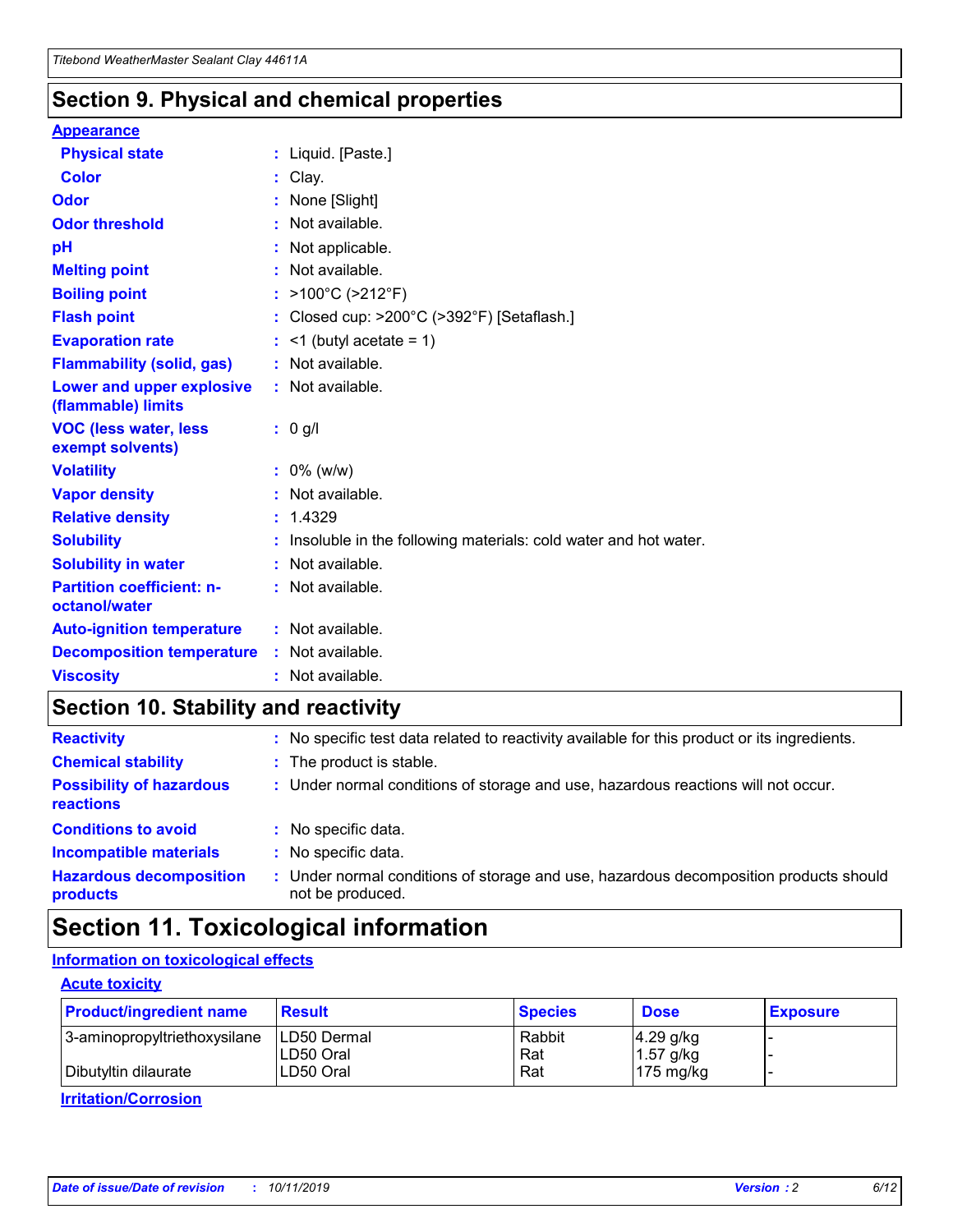## **Section 11. Toxicological information**

| <b>Product/ingredient name</b> | <b>Result</b>            | <b>Species</b> | <b>Score</b> | <b>Exposure</b>     | <b>Observation</b> |
|--------------------------------|--------------------------|----------------|--------------|---------------------|--------------------|
| 3-aminopropyltriethoxysilane   | Eyes - Mild irritant     | Rabbit         |              | $100 \text{ mg}$    |                    |
|                                | Eyes - Severe irritant   | Rabbit         |              | 24 hours 750        |                    |
|                                |                          |                |              | ug                  |                    |
|                                | Skin - Severe irritant   | Rabbit         |              | 24 hours 5          |                    |
|                                |                          |                |              | mq                  |                    |
| Dibutyltin dilaurate           | Eyes - Moderate irritant | Rabbit         |              | <b>24 hours 100</b> |                    |
|                                | Skin - Severe irritant   | Rabbit         |              | mg<br>500 mg        |                    |
|                                |                          |                |              |                     |                    |

#### **Sensitization**

Not available.

#### **Mutagenicity**

Not available.

#### **Carcinogenicity**

Not available.

#### **Reproductive toxicity**

Not available.

#### **Teratogenicity**

Not available.

#### **Specific target organ toxicity (single exposure)**

Not available.

#### **Specific target organ toxicity (repeated exposure)**

| <b>Name</b>                                                                  |                                                                                                                             | <b>Category</b> | <b>Route of</b><br>exposure | <b>Target organs</b> |
|------------------------------------------------------------------------------|-----------------------------------------------------------------------------------------------------------------------------|-----------------|-----------------------------|----------------------|
| Dibutyltin dilaurate                                                         |                                                                                                                             | Category 1      |                             | respiratory system   |
| <b>Aspiration hazard</b><br>Not available.                                   |                                                                                                                             |                 |                             |                      |
| <b>Information on the likely</b><br>routes of exposure                       | : Not available.                                                                                                            |                 |                             |                      |
| <b>Potential acute health effects</b>                                        |                                                                                                                             |                 |                             |                      |
| <b>Eye contact</b>                                                           | : May cause eye irritation.                                                                                                 |                 |                             |                      |
| <b>Inhalation</b>                                                            | : No known significant effects or critical hazards.                                                                         |                 |                             |                      |
| <b>Skin contact</b>                                                          | : May cause skin irritation.                                                                                                |                 |                             |                      |
| <b>Ingestion</b>                                                             | : No known significant effects or critical hazards.                                                                         |                 |                             |                      |
| Symptoms related to the physical, chemical and toxicological characteristics |                                                                                                                             |                 |                             |                      |
| <b>Eye contact</b>                                                           | : Adverse symptoms may include the following:<br>irritation<br>watering<br>redness                                          |                 |                             |                      |
| <b>Inhalation</b>                                                            | : Adverse symptoms may include the following:<br>reduced fetal weight<br>increase in fetal deaths<br>skeletal malformations |                 |                             |                      |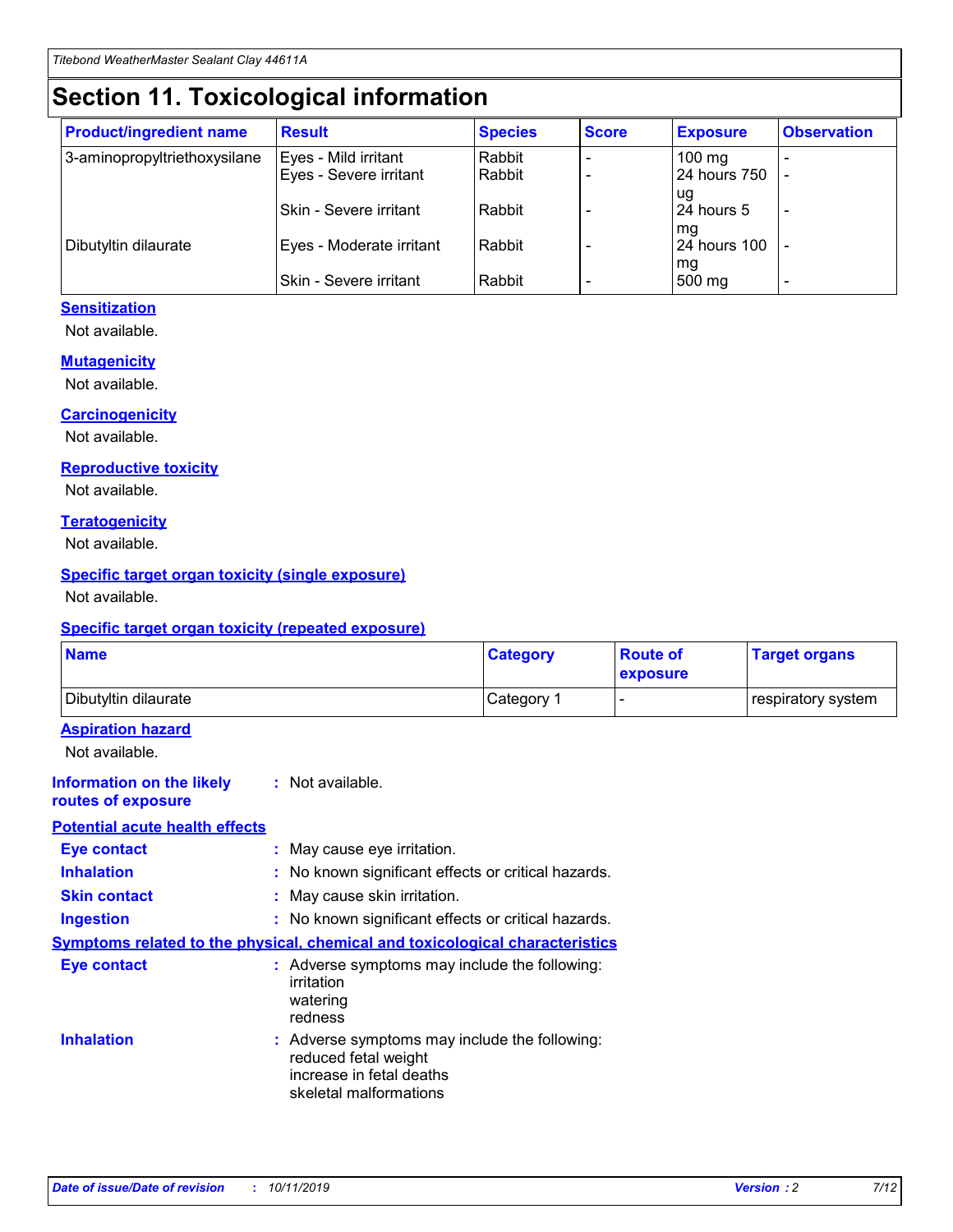## **Section 11. Toxicological information**

| <b>Skin contact</b>                     | : Adverse symptoms may include the following:<br>irritation<br>redness<br>reduced fetal weight<br>increase in fetal deaths<br>skeletal malformations |
|-----------------------------------------|------------------------------------------------------------------------------------------------------------------------------------------------------|
| <b>Ingestion</b>                        | : Adverse symptoms may include the following:<br>reduced fetal weight<br>increase in fetal deaths<br>skeletal malformations                          |
|                                         | Delayed and immediate effects and also chronic effects from short and long term exposure                                                             |
| <b>Short term exposure</b>              |                                                                                                                                                      |
| <b>Potential immediate</b><br>effects   | : Not available.                                                                                                                                     |
| <b>Potential delayed effects</b>        | : Not available.                                                                                                                                     |
| <b>Long term exposure</b>               |                                                                                                                                                      |
| <b>Potential immediate</b><br>effects   | : Not available.                                                                                                                                     |
| <b>Potential delayed effects</b>        | : Not available.                                                                                                                                     |
| <b>Potential chronic health effects</b> |                                                                                                                                                      |
| Not available.                          |                                                                                                                                                      |
| <b>General</b>                          | : Once sensitized, a severe allergic reaction may occur when subsequently exposed to<br>very low levels.                                             |
| <b>Carcinogenicity</b>                  | : No known significant effects or critical hazards.                                                                                                  |
| <b>Mutagenicity</b>                     | No known significant effects or critical hazards.                                                                                                    |
| <b>Teratogenicity</b>                   | May damage the unborn child.                                                                                                                         |
| <b>Developmental effects</b>            | No known significant effects or critical hazards.                                                                                                    |
| <b>Fertility effects</b>                | : May damage fertility.                                                                                                                              |
| <b>Numerical measures of toxicity</b>   |                                                                                                                                                      |
| <b>Acute toxicity estimates</b>         |                                                                                                                                                      |
|                                         |                                                                                                                                                      |

Not available.

## **Section 12. Ecological information**

#### **Toxicity**

| <b>Product/ingredient name</b> | <b>Result</b>                     | <b>Species</b>                       | <b>Exposure</b> |
|--------------------------------|-----------------------------------|--------------------------------------|-----------------|
| Dibutyltin dilaurate           | Chronic EC10 > 2 mg/l Fresh water | Algae - Scenedesmus<br>I subspicatus | l 96 hours i    |

### **Persistence and degradability**

| <b>Product/ingredient name</b> | <b>Test</b>                                                                    | <b>Result</b>  |                   | <b>Dose</b> | <b>Inoculum</b>         |
|--------------------------------|--------------------------------------------------------------------------------|----------------|-------------------|-------------|-------------------------|
| Dibutyltin dilaurate           | OECD 301F<br>Ready<br>Biodegradability -<br>Manometric<br>Respirometry<br>Test | 23 % - 28 days |                   |             |                         |
| <b>Product/ingredient name</b> | <b>Aquatic half-life</b>                                                       |                | <b>Photolysis</b> |             | <b>Biodegradability</b> |
| Dibutyltin dilaurate           |                                                                                |                |                   |             | Inherent                |

### **Bioaccumulative potential**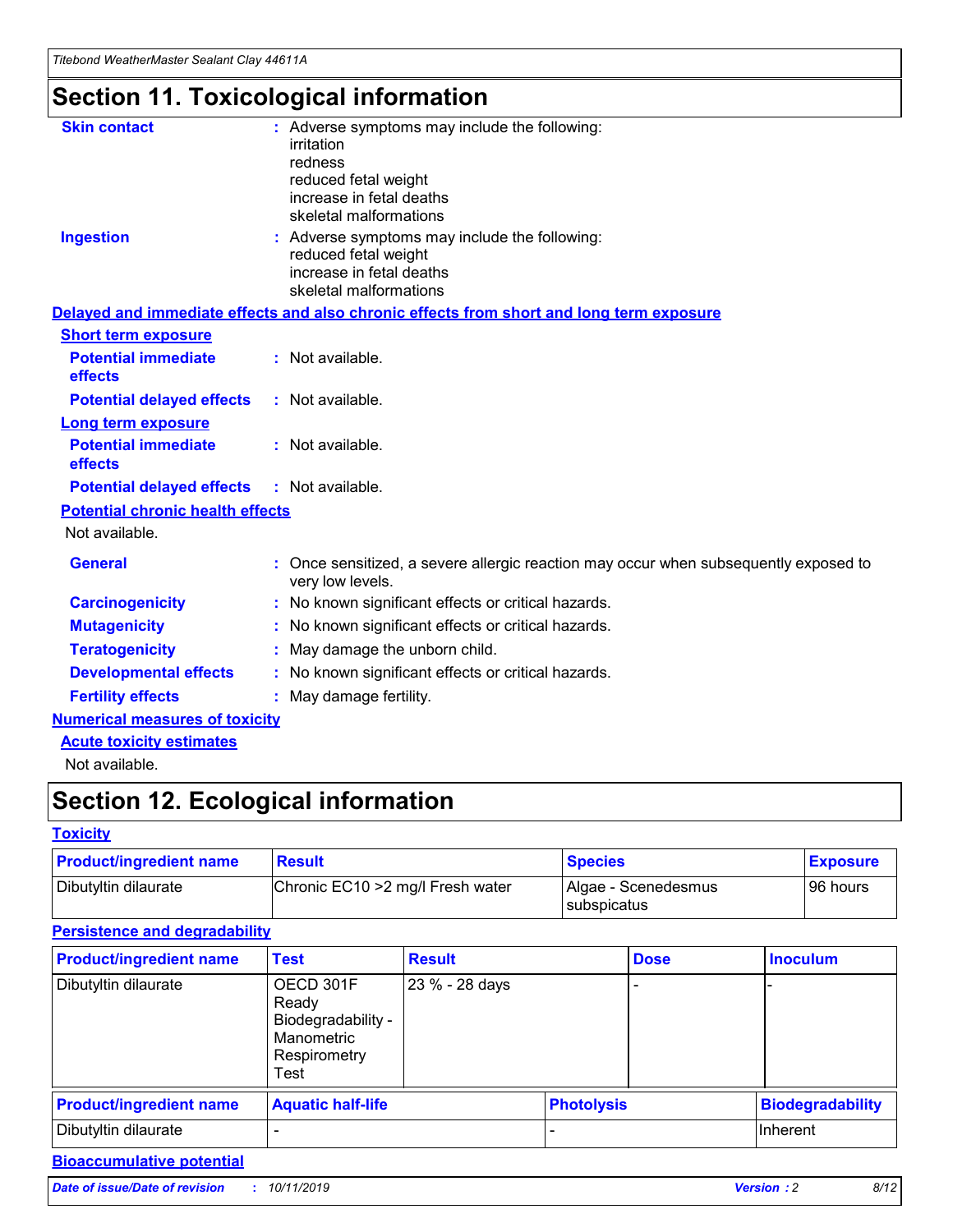## **Section 12. Ecological information**

| <b>Product/ingredient name</b> | $LoaPow$ | <b>BCF</b> | <b>Potential</b> |
|--------------------------------|----------|------------|------------------|
| 3-aminopropyltriethoxysilane   | 1.7      | 3.4        | low              |
| Dibutyltin dilaurate           | 4.44     | 2.91       | low              |

#### **Mobility in soil**

| <b>Soil/water partition</b><br>coefficient (K <sub>oc</sub> ) | : Not available.                                    |
|---------------------------------------------------------------|-----------------------------------------------------|
| <b>Other adverse effects</b>                                  | : No known significant effects or critical hazards. |

### **Section 13. Disposal considerations**

**Disposal methods :**

The generation of waste should be avoided or minimized wherever possible. Disposal of this product, solutions and any by-products should at all times comply with the requirements of environmental protection and waste disposal legislation and any regional local authority requirements. Dispose of surplus and non-recyclable products via a licensed waste disposal contractor. Waste should not be disposed of untreated to the sewer unless fully compliant with the requirements of all authorities with jurisdiction. Waste packaging should be recycled. Incineration or landfill should only be considered when recycling is not feasible. This material and its container must be disposed of in a safe way. Care should be taken when handling emptied containers that have not been cleaned or rinsed out. Empty containers or liners may retain some product residues. Avoid dispersal of spilled material and runoff and contact with soil, waterways, drains and sewers.

## **Section 14. Transport information**

|                                      | <b>DOT</b><br><b>Classification</b> | <b>TDG</b><br><b>Classification</b> | <b>Mexico</b><br><b>Classification</b> | <b>ADR/RID</b>           | <b>IMDG</b>     | <b>IATA</b>              |
|--------------------------------------|-------------------------------------|-------------------------------------|----------------------------------------|--------------------------|-----------------|--------------------------|
| <b>UN number</b>                     | Not regulated.                      | Not regulated.                      | Not regulated.                         | Not regulated.           | Not regulated.  | Not regulated.           |
| <b>UN proper</b><br>shipping name    | $\qquad \qquad \blacksquare$        |                                     |                                        |                          |                 |                          |
| <b>Transport</b><br>hazard class(es) | $\overline{\phantom{0}}$            | $\qquad \qquad$                     | $\qquad \qquad$                        | $\overline{\phantom{a}}$ | $\qquad \qquad$ | $\overline{\phantom{0}}$ |
| <b>Packing group</b>                 | $\overline{\phantom{a}}$            | -                                   |                                        |                          |                 |                          |
| <b>Environmental</b><br>hazards      | No.                                 | No.                                 | No.                                    | No.                      | No.             | No.                      |

## **Section 15. Regulatory information**

#### **U.S. Federal regulations**

#### **SARA 302/304**

#### **Composition/information on ingredients**

No products were found.

**SARA 304 RQ :** Not applicable.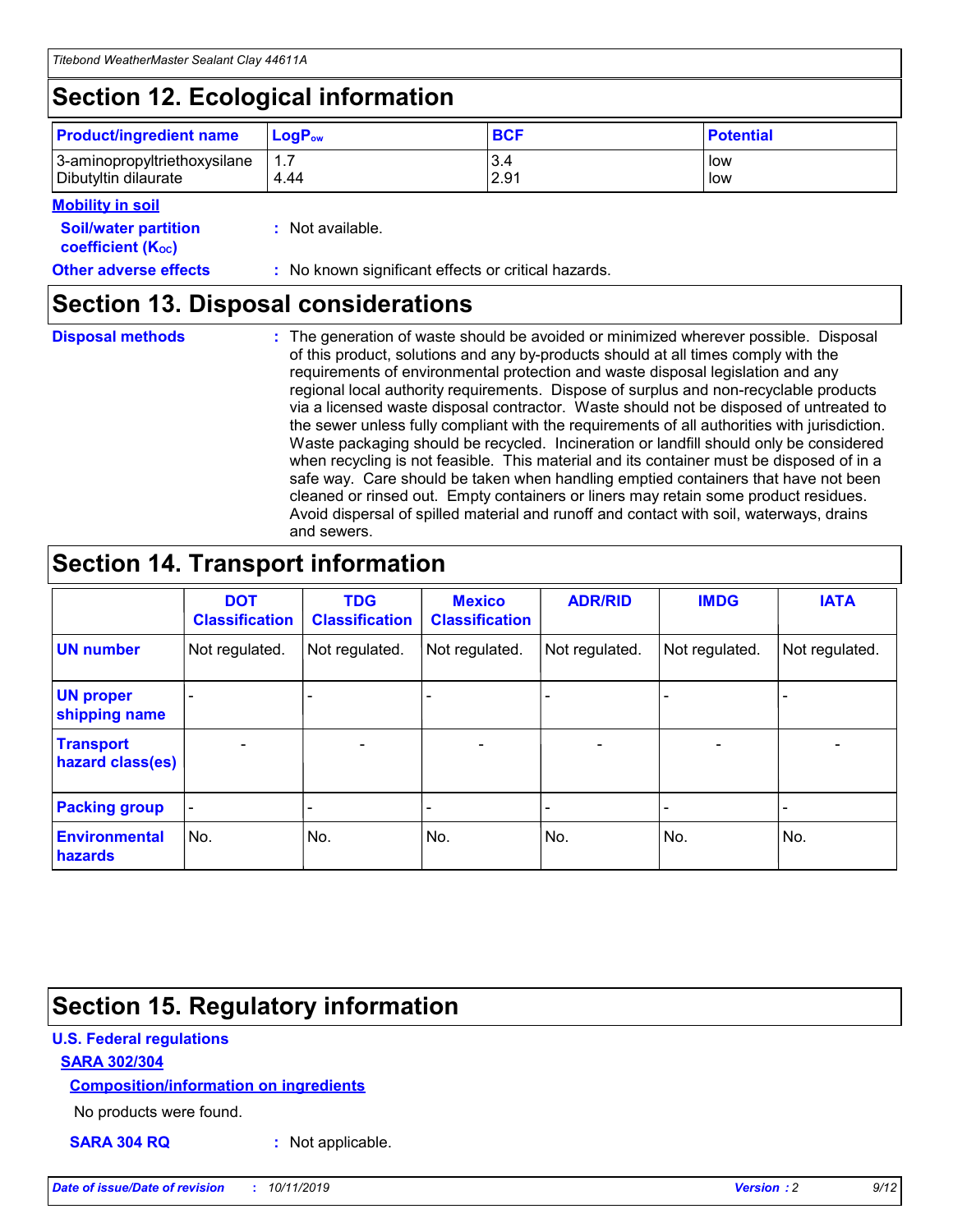## **Section 15. Regulatory information**

#### **SARA 311/312**

**Classification :** EYE IRRITATION - Category 2B SKIN SENSITIZATION - Category 1 TOXIC TO REPRODUCTION (Fertility) - Category 1B TOXIC TO REPRODUCTION (Unborn child) - Category 1B

#### **Composition/information on ingredients**

| <b>Name</b>                  | $\frac{9}{6}$ | <b>Classification</b>                                                                                            |
|------------------------------|---------------|------------------------------------------------------------------------------------------------------------------|
| 3-aminopropyltriethoxysilane | $\leq$ 3      | <b>FLAMMABLE LIQUIDS - Category 4</b><br><b>ACUTE TOXICITY (oral) - Category 4</b>                               |
|                              |               | SKIN IRRITATION - Category 2<br>EYE IRRITATION - Category 2A                                                     |
| Dibutyltin dilaurate         | ≤0.3          | ACUTE TOXICITY (oral) - Category 3<br>SKIN CORROSION - Category 1C                                               |
|                              |               | SERIOUS EYE DAMAGE - Category 1<br>SKIN SENSITIZATION - Category 1<br><b>GERM CELL MUTAGENICITY - Category 2</b> |
|                              |               | TOXIC TO REPRODUCTION (Fertility) - Category 1B<br>TOXIC TO REPRODUCTION (Unborn child) - Category 1B            |
|                              |               | SPECIFIC TARGET ORGAN TOXICITY (REPEATED<br>EXPOSURE) (respiratory system) - Category 1                          |

#### **State regulations**

| <b>Massachusetts</b> | : None of the components are listed. |
|----------------------|--------------------------------------|
| <b>New York</b>      | : None of the components are listed. |
| <b>New Jersey</b>    | : None of the components are listed. |
| <b>Pennsylvania</b>  | : None of the components are listed. |

#### **California Prop. 65**

**A** WARNING: This product can expose you to methanol, which is known to the State of California to cause birth defects or other reproductive harm. For more information go to www.P65Warnings.ca.gov.

| <b>Ingredient name</b> | No significant risk Maximum<br>level | acceptable dosage<br>level |
|------------------------|--------------------------------------|----------------------------|
| methanol               |                                      | Yes.                       |

#### **International regulations**

**Chemical Weapon Convention List Schedules I, II & III Chemicals** Not listed.

#### **Montreal Protocol**

Not listed.

**Stockholm Convention on Persistent Organic Pollutants**

Not listed.

### **UNECE Aarhus Protocol on POPs and Heavy Metals**

Not listed.

#### **Inventory list**

### **China :** All components are listed or exempted.

**United States TSCA 8(b) inventory :** All components are active or exempted.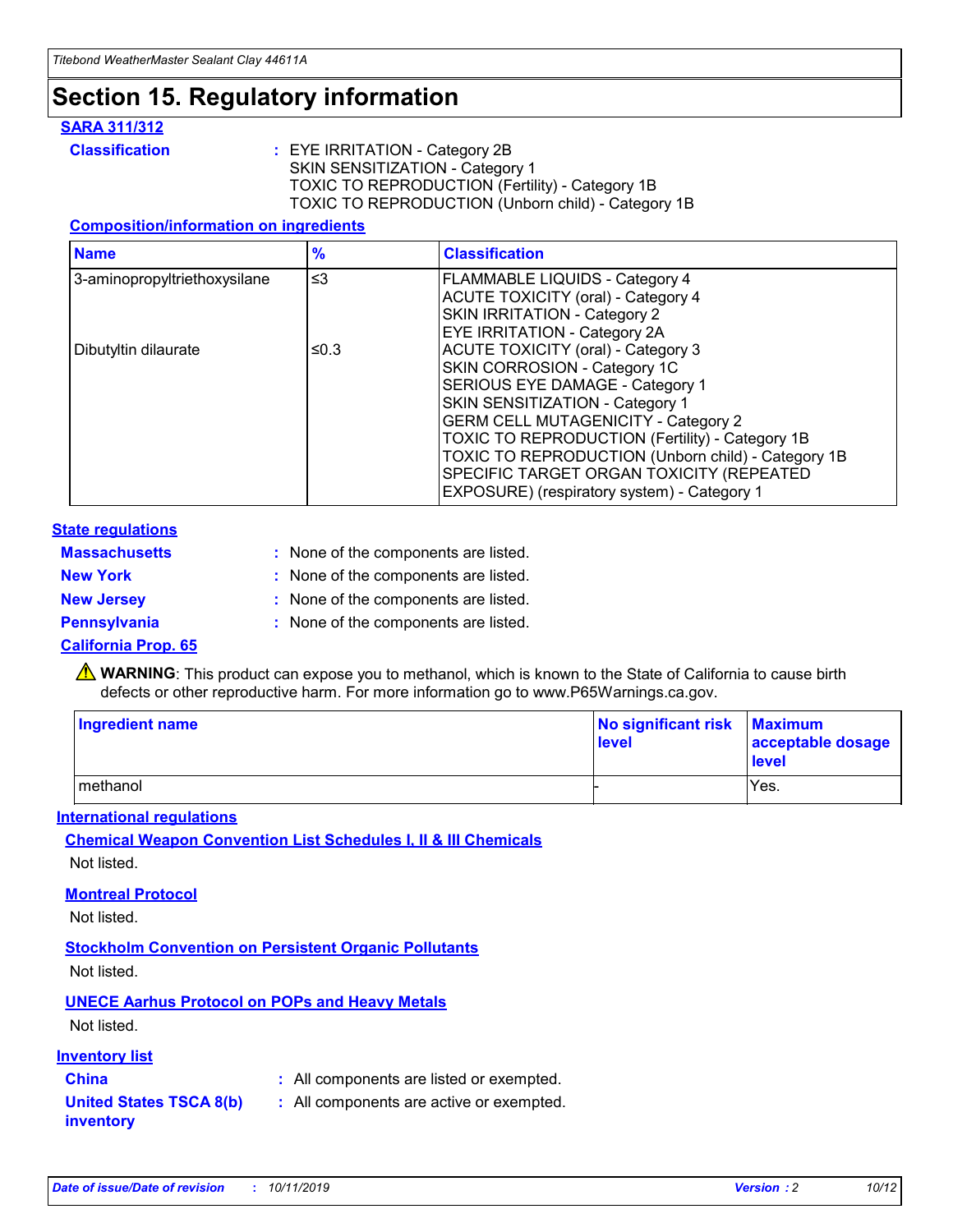## **Section 16. Other information**

**Hazardous Material Information System (U.S.A.)**



**Caution: HMIS® ratings are based on a 0-4 rating scale, with 0 representing minimal hazards or risks, and 4 representing significant hazards or risks. Although HMIS® ratings and the associated label are not required on SDSs or products leaving a facility under 29 CFR 1910.1200, the preparer may choose to provide them. HMIS® ratings are to be used with a fully implemented HMIS® program. HMIS® is a registered trademark and service mark of the American Coatings Association, Inc.**

**The customer is responsible for determining the PPE code for this material. For more information on HMIS® Personal Protective Equipment (PPE) codes, consult the HMIS® Implementation Manual.**

#### **National Fire Protection Association (U.S.A.)**



**Reprinted with permission from NFPA 704-2001, Identification of the Hazards of Materials for Emergency Response Copyright ©1997, National Fire Protection Association, Quincy, MA 02269. This reprinted material is not the complete and official position of the National Fire Protection Association, on the referenced subject which is represented only by the standard in its entirety.**

**Copyright ©2001, National Fire Protection Association, Quincy, MA 02269. This warning system is intended to be interpreted and applied only by properly trained individuals to identify fire, health and reactivity hazards of chemicals. The user is referred to certain limited number of chemicals with recommended classifications in NFPA 49 and NFPA 325, which would be used as a guideline only. Whether the chemicals are classified by NFPA or not, anyone using the 704 systems to classify chemicals does so at their own risk.**

#### **Procedure used to derive the classification**

| <b>Classification</b>                                                                                                                                                    |                                                                                                                                                                                                                                                                                                                                                                                                                                                                                                                                                               | <b>Justification</b>                                                     |
|--------------------------------------------------------------------------------------------------------------------------------------------------------------------------|---------------------------------------------------------------------------------------------------------------------------------------------------------------------------------------------------------------------------------------------------------------------------------------------------------------------------------------------------------------------------------------------------------------------------------------------------------------------------------------------------------------------------------------------------------------|--------------------------------------------------------------------------|
| EYE IRRITATION - Category 2B<br>SKIN SENSITIZATION - Category 1<br>TOXIC TO REPRODUCTION (Fertility) - Category 1B<br>TOXIC TO REPRODUCTION (Unborn child) - Category 1B |                                                                                                                                                                                                                                                                                                                                                                                                                                                                                                                                                               | Expert judgment<br>Expert judgment<br>Expert judgment<br>Expert judgment |
| <b>History</b>                                                                                                                                                           |                                                                                                                                                                                                                                                                                                                                                                                                                                                                                                                                                               |                                                                          |
| <b>Date of printing</b>                                                                                                                                                  | : 4/22/2022                                                                                                                                                                                                                                                                                                                                                                                                                                                                                                                                                   |                                                                          |
| Date of issue/Date of<br>revision                                                                                                                                        | : 10/11/2019                                                                                                                                                                                                                                                                                                                                                                                                                                                                                                                                                  |                                                                          |
| Date of previous issue                                                                                                                                                   | : 10/16/2020                                                                                                                                                                                                                                                                                                                                                                                                                                                                                                                                                  |                                                                          |
| <b>Version</b>                                                                                                                                                           | $\therefore$ 2                                                                                                                                                                                                                                                                                                                                                                                                                                                                                                                                                |                                                                          |
| <b>Key to abbreviations</b>                                                                                                                                              | $:$ ATE = Acute Toxicity Estimate<br><b>BCF</b> = Bioconcentration Factor<br>GHS = Globally Harmonized System of Classification and Labelling of Chemicals<br>IATA = International Air Transport Association<br>IBC = Intermediate Bulk Container<br><b>IMDG = International Maritime Dangerous Goods</b><br>LogPow = logarithm of the octanol/water partition coefficient<br>MARPOL = International Convention for the Prevention of Pollution From Ships, 1973<br>as modified by the Protocol of 1978. ("Marpol" = marine pollution)<br>UN = United Nations |                                                                          |